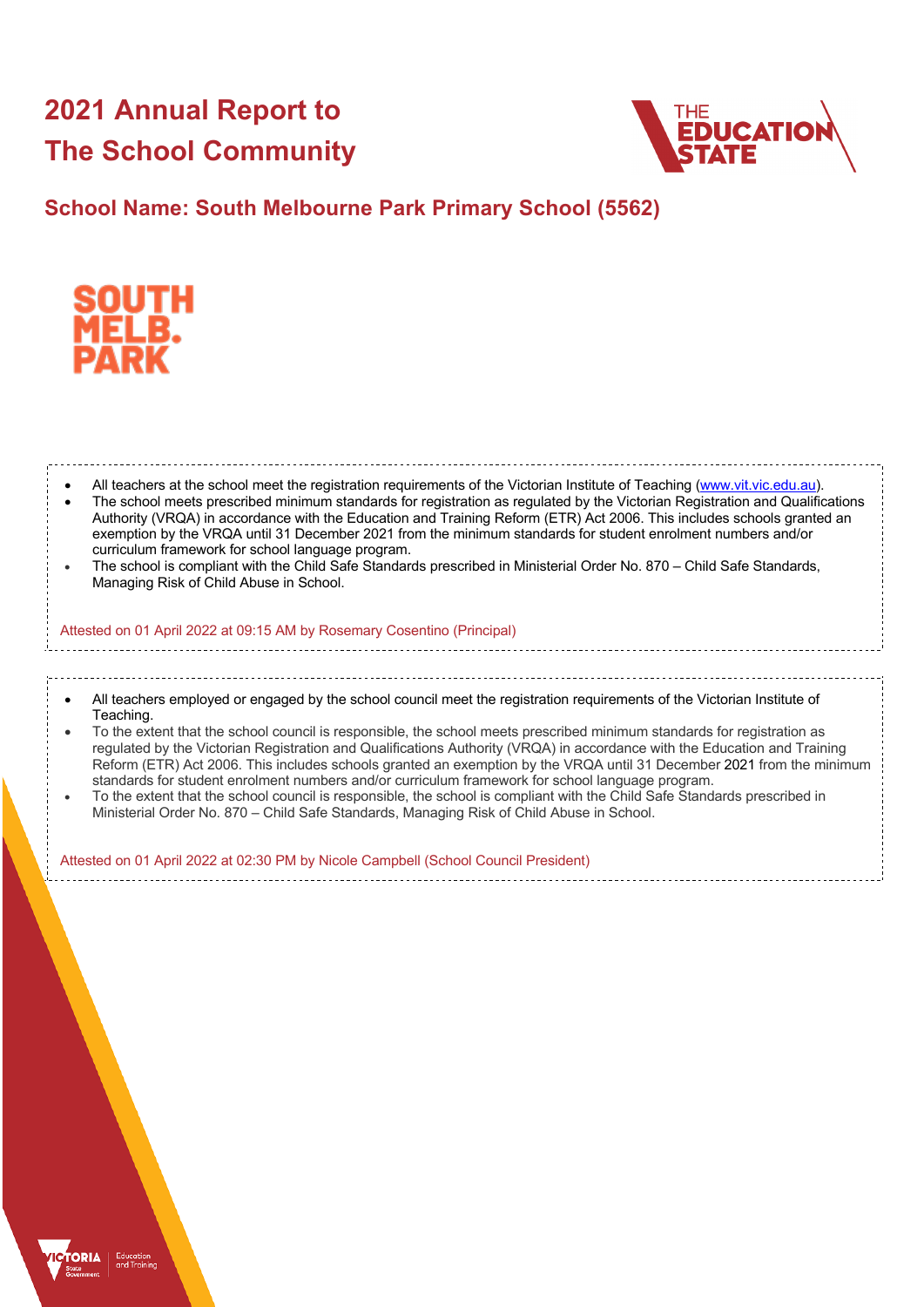

# How to read the Annual Report

## What does the *'About Our School'* commentary section of this report refer to?

The 'About our school' commentary provides a brief background on the school, an outline of the school's performance over the year and future directions.

The 'School Context' describes the school's vision, values and purpose. Details include the school's geographic location, size and structure, social characteristics, enrolment characteristics and special programs.

The 'Framework for Improving Student Outcomes (FISO)' section includes the improvement initiatives the school has selected and the progress they have made towards achieving them through the implementation of their School Strategic Plan and Annual Implementation Plan.

## What does the *'Performance Summary'* section of this report refer to?

The Performance Summary includes the following:

#### **School Profile**

- student enrolment information
- the school's 'Student Family Occupation and Education' category
- a summary of parent responses in the Parent Opinion Survey, shown against the statewide average for Primary schools
- school staff responses in the area of School Climate in the School Staff Survey, shown against the statewide average for Primary schools

#### **Achievement**

- English and Mathematics for Teacher Judgements against the curriculum
- English and Mathematics for National Literacy and Numeracy tests (NAPLAN).

#### **Engagement**

Student attendance at school

#### **Wellbeing**

Student responses to two areas in the Student Attitudes to School Survey:

- Sense of Connectedness
- Management of Bullying

Results are displayed for the latest year and the average of the last four years (where available). As NAPLAN tests were not conducted in 2020, the NAPLAN 4-year average is the average of 2018, 2019 and 2021 data in the 2021 Performance Summary.

#### Considering COVID-19 when interpreting the Performance Summary

The Victorian community's experience of COVID-19, including remote and flexible learning, had a significant impact on normal school operations in 2020 and 2021. This impacted the conduct of assessments and surveys. Readers should be aware of this when interpreting the Performance Summary.

For example, in 2020 and 2021 school-based surveys ran under changed circumstances, and NAPLAN was not conducted in 2020. Absence and attendance data during this period may have been influenced by local processes and procedures adopted in response to remote and flexible learning.

Schools should keep this in mind when using this data for planning and evaluation purposes.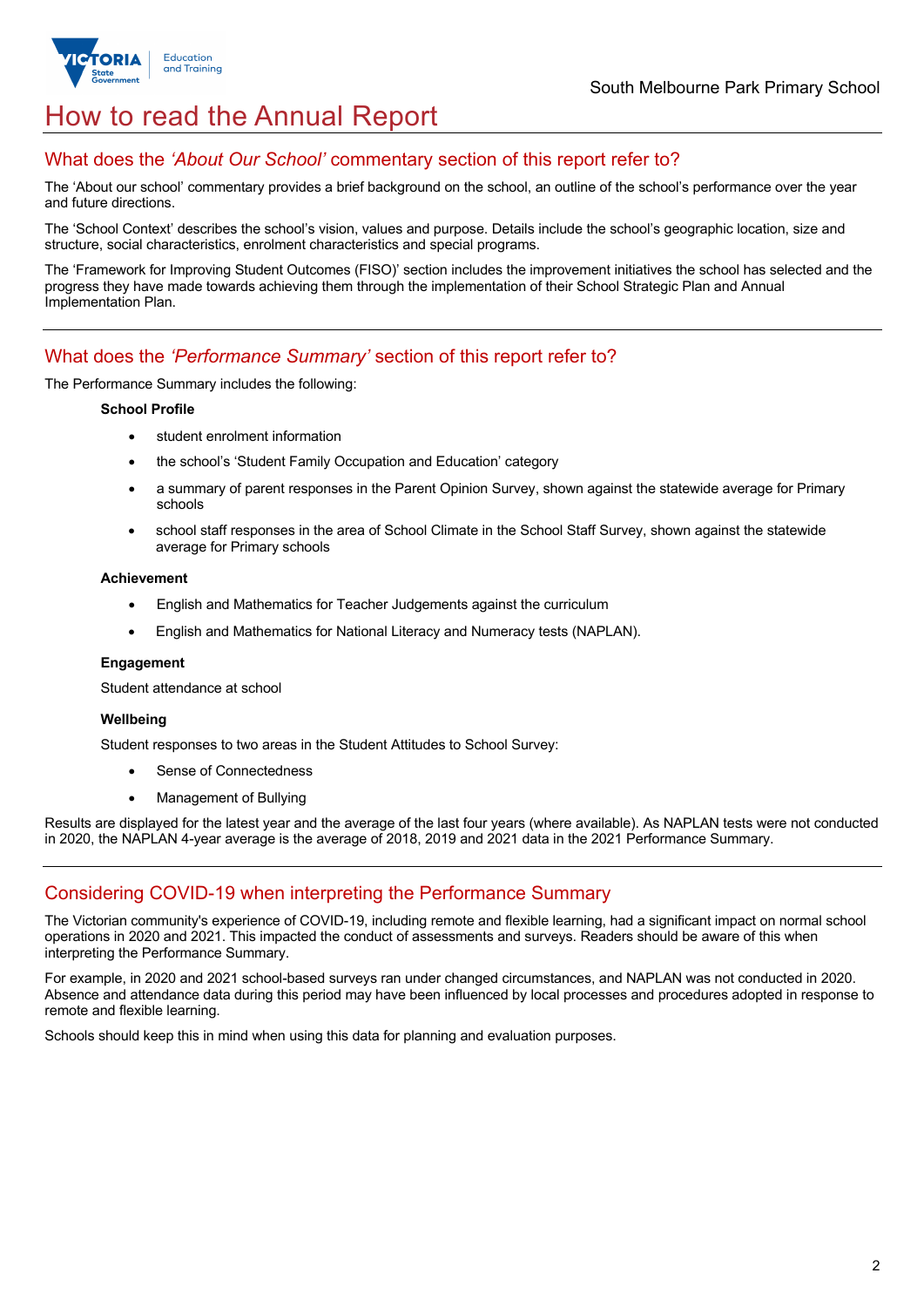

## How to read the Annual Report (continued)

## What do *'Similar Schools'* refer to?

Similar Schools are a group of Victorian government schools with similar characteristics to the school.

This grouping of schools has been created by comparing each school's socio-economic background of students, the number of non-English speaking students and the school's size and location.

## What does *'NDP'* or '*NDA*' mean?

'NDP' refers to no data being published for privacy reasons or where there are insufficient underlying data. For example, very low numbers of participants or characteristics that may lead to identification will result in an 'NDP' label.

'NDA' refers to no data being available. Some schools have no data for particular measures due to low enrolments. There may be no students enrolled in some year levels, so school comparisons are not possible.

Note that new schools only have the latest year of data and no comparative data from previous years. The Department also recognises unique circumstances in Specialist, Select Entry, English Language, Community Schools and schools that changed school type recently, where school-to-school comparisons are not appropriate.

## What is the *'Victorian Curriculum'*?

The Victorian Curriculum F–10 sets out what every student should learn during his or her first eleven years of schooling. The curriculum is the common set of knowledge and skills required by students for life-long learning, social development and active and informed citizenship.

The Victorian Curriculum is assessed through teacher judgements of student achievement based on classroom learning.

The curriculum has been developed to ensure that school subjects and their achievement standards enable continuous learning for all students, including students with disabilities.

The 'Towards Foundation Level Victorian Curriculum' is integrated directly into the curriculum and is referred to as 'Levels A to D'.

'Levels A to D' may be used for students with disabilities or students who may have additional learning needs. These levels are not associated with any set age or year level that links chronological age to cognitive progress (i.e., there is no age expected standard of achievement for 'Levels A to D').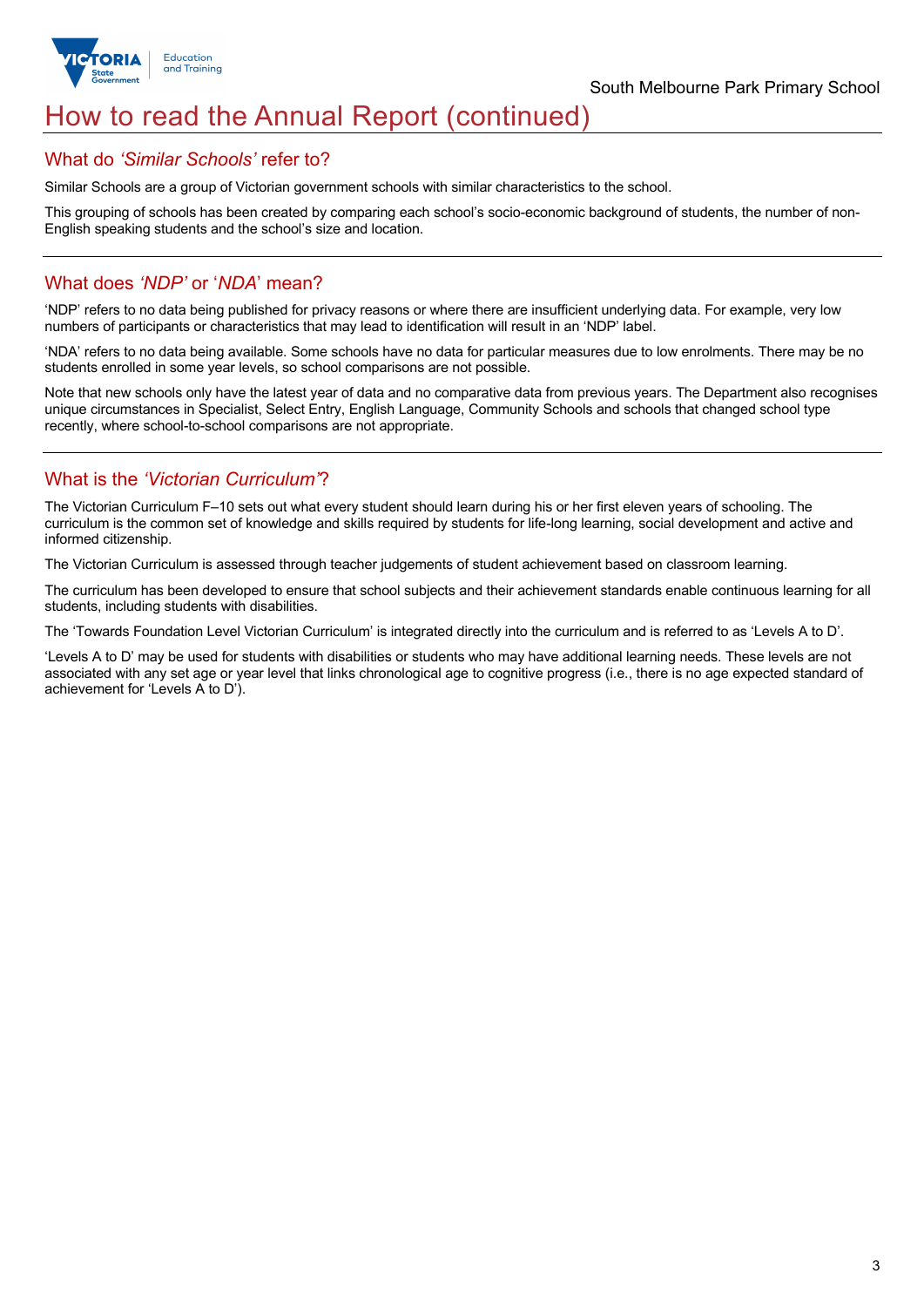

# **About Our School**

## School context

Located in Albert Park Reserve, South Melbourne Park Primary School offers students modern learning facilities in a unique heritage setting, surrounded by parkland and one of Melbourne's leading sports precincts. The historic Albert Park Signal Depot and Drill Hall buildings have been re-purposed as administration and learning spaces for the Arts, Music, Library, and Year 3-4 classrooms. The heritage part of the school sits alongside a new state-of-the-art discovery learning block, designed for 21st century teaching methods, a gym with a competition-grade netball and basketball court.

The school has flexible teaching spaces that allow teachers to design a curriculum that inspires curious minds. Students are grouped according to their levels as they learn literacy, numeracy, and inquiry (curiosity) skills. Specialist programs in Spanish, STEM, Visual Arts, Performing Arts and Physical Education complement class programs. We also provide tutoring in Literacy and Mathematics. Further opportunities for students are provided through a range of extra curricula programs, including, choir, instrumental music, robotics, taekwondo, soccer, tennis, and various lunch time clubs.

Our vision is a place to 'inspire a new generation of curious minds'. We nurture children to develop self-belief, and a thinking mindset that empowers them to live an abundant and successful life. We achieve this through our cultural values;

Kids at the heart (We are here for the students) Where children love to be (We nurture joy in learning) A step ahead (We raise the bar to inspire each other) Play, as a team (We collaborate and thrive together) Learning doesn't just happen at school (We connect with our community and beyond).

Our educational philosophy is grounded in social and emotional wellbeing, and we equip children with the tools to become resilient, self-motivated, and engaged participants in their learning journey. The learning philosophy is guided by evidence-based and international best practice, including a Thinking Culture, Growth Mindset and Student-Led Learning. The school focuses on creating engaging and authentic learning experiences where children experience purposeful and powerful learning. Sparking and provoking curiosity is what we do every day.

In 2021 there were 292 students enrolled in the school, 52% of our students are males and 48% are females. This figure includes three fee paying international students. The average class size is 20.8. The number of classes grew from eleven to fourteen. The staff profile consisted of two Principal Class Officers, fourteen generalist teachers, six part-time specialist teachers, (equating to 19.59 equivalent full-time teachers) and seven Education Support Staff (equating to 5.9 full time staff).

The overall school's socio-economic profile is based on school's Student Family Occupation and Education Index (SFOE) which considers parents' occupation and education. SOUTH MELBOURNE PARK PRIMARY SCHOOL's Index is 0.166 placing the school in the high band level when compared to the state median index of 0.4241. Specifically, 76.57% of our families are in the A or B Student Family Occupation category. 20% of students are funded for English Additional Language and 3.8% of our student population are classified as being disadvantaged. We had two students identified as Koorie or Torres Strait Islander background.

The structure of the school included four prep classes, seven Year 1-2 and three Year 3-6 class. The teachers worked in Professional Learning Communities (PLC) designing and planning curriculum at each of the various year levels.

The percentage endorsement by parents on 'School Satisfaction', as reported in the Parent Opinion Survey, indicates a high level of satisfaction (82.2%), when parents were asked "overall, I am satisfied with the education my child receives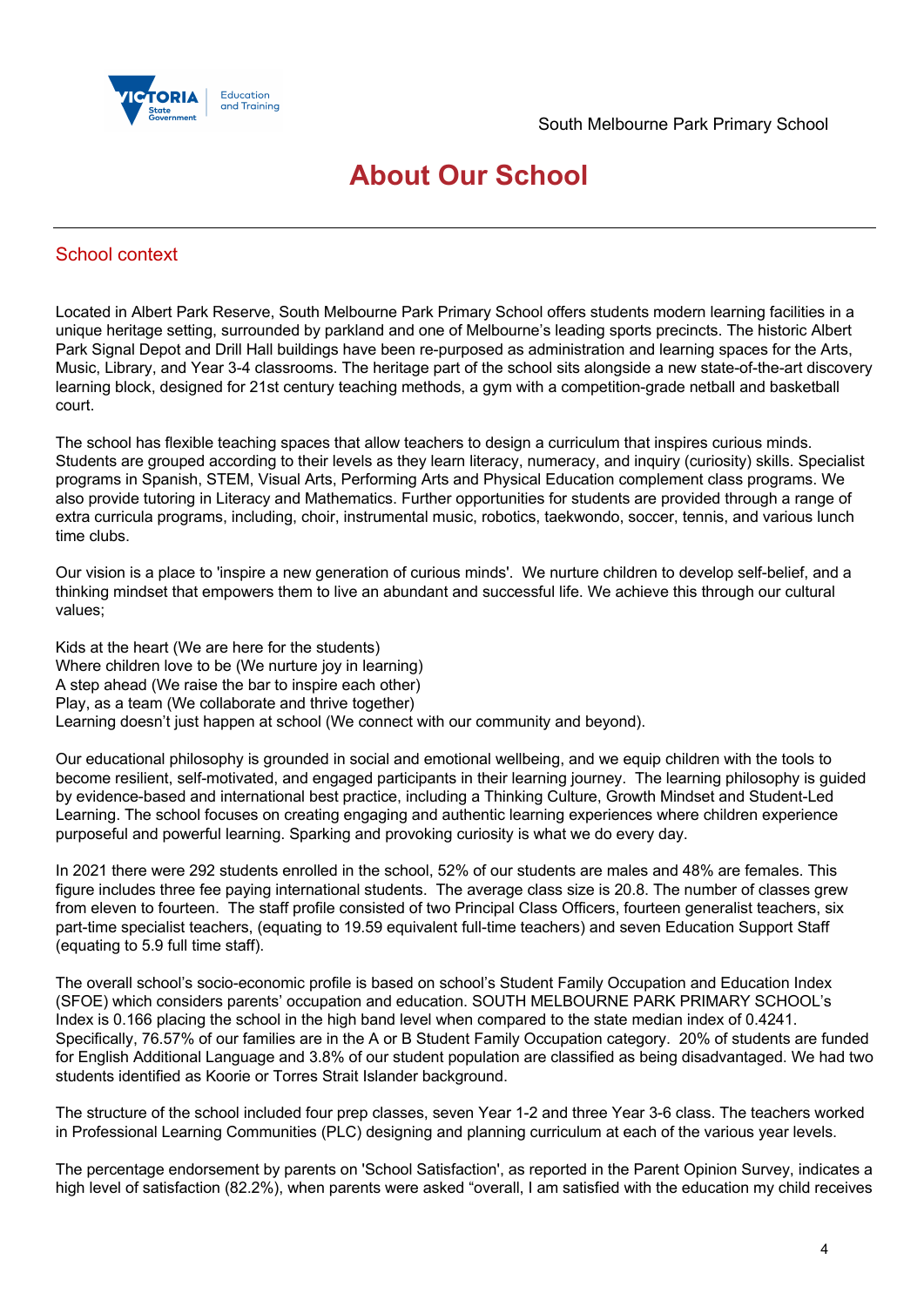from this school". This is slightly above the state average of 81.8%. Compared to 2020 Parent Opinion Survey, Parent Satisfaction remains steady.

School Staff Opinion Survey results indicate the percentage of endorsement by staff on 'School Climate' is 73.5%. The state average is 75.8%, whilst not at state average it is an improvement when compared to last year's average of 51.72%. A total of 26 respondents completed the survey or 72% of staff (teaching and non-teaching).

When reading this report, it is important to understand that 'School Climate' in the Staff Opinion Survey is an amalgamation of a wide range of different factors that relate to diverse areas of school life. This measure includes 10 different categories within it, and each of those categories has several questions associated with it. Amongst those categories are 'Guaranteed and Viable Curriculum' (55%), which relates to the documentation and consistent curriculum approaches across the school, 'Shielding and Buffering' (42%), which relates to the ability of staff to do their work uninterrupted from outside interruptions, and 'Teacher Collaboration' (59%), which refers to how our staff work together.

On the higher end of the scale staff view the success of students as their shared responsibility (83%) and perceive parents and the wider community are involved is school activities and programs (85%). Staff also trust the students and parents in the school community (80%). Worthy of mention is the impact and stress on staff during remote and flexible learning. 76% of staff indicated that they experienced workload stress during the COVID 19 lockdown period. State mean was 64%. When parents were asked "Overall, how satisfied are you with the school's approach to remote and flexible learning?" 88% responded positively.

## Framework for Improving Student Outcomes (FISO)

In 2021, the school's Annual Implementation Plan focused on delivering the statewide school priorities of:

- Learning, catch-up and extension
- Happy, active, and healthy kids
- Connected schools

Key improvement strategies included planning whole school professional learning on the implementation of an agreed literacy strategy. In 2020 we took advantage of COVID 19 lockdowns and trained all teachers in the Leading Literacy course offered by the Victorian Academy of Teaching and Leadership. As a result of this professional learning, in 2021 we implemented the Gradual Release of Responsibility, Readers, and Writers Workshop as instructional models throughout the school. This common approach to the teaching of Literacy enables consistent practice of the Framework for Improving Student Outcomes (FISO) as well as improvement in staff capabilities.

We strengthened the school's Professional Learning Communities (PLC) model to support teacher collaboration. Our school was fortunate to have the support of a PLC coach from South Eastern Metropolitan Region. The region coach worked with the school's PLC leader and the Year 1-2 team. PLC's began reflecting on and using data to inform teaching and learning, and this is a step ahead from where we were in 2020. Specialist teams are beginning to make use of FISO and how this applies across the diversity of their subject areas. We developed a Literacy Roadmap documenting a guaranteed and viable curriculum in Literacy. This document assists teachers with curriculum planning and helps to ensure there is consistency when teaching literacy.

Students are far more aware of their individual learning goals. These are visible and are reflected upon in conferences which allows students to reflect on their progress. There has been substantial growth in teacher use of formative assessment and using this information to talk to the students about their progress and to help them understand the 'why' of the learning that they are engaged in. Due to the restrictions of COVID-19 we were unable to progress with peer observations as we had originally planned. This is still a strong area of focus moving forward.

There is a need for further professional development on differentiation within the classroom. This will be supported by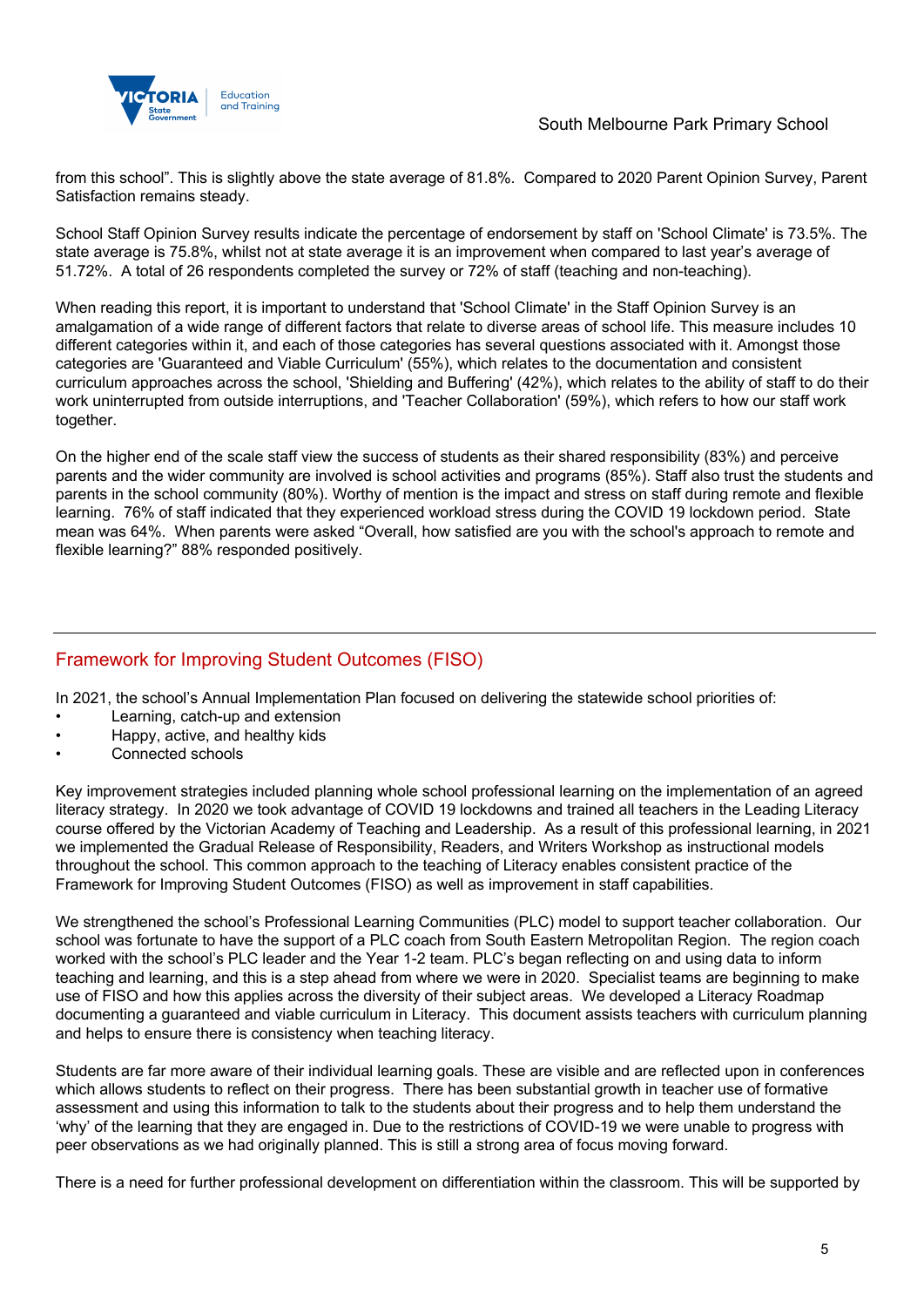

targeted instructional walks and peer observations supported by Learning Specialists in both Literacy and Mathematics. Further refinement of the use of student learning goals, along with peer observations and the sharing of successful teaching strategies will continue in 2022.

## Achievement

#### TEACHER JUDGEMENT OF STUDENT ACHIEVEMENT

Our 2021 Teacher Judgement data of student achievement indicates that our students are achieving at or above the state average in both English and Mathematics. For English, we reported 92.6% students as 'at' or 'above' the expected level, compared to the state mean of 86.2%. Our English results compare favourably when comparing Similar Schools (92.4%). Similar Schools are a group of Victorian Government schools that are like South Melbourne Park, considering socioeconomic background of students, the number of non-English speaking students and the size and location of the school.

For Mathematics, our school reported 94.9% of students as 'at' or 'above' the expected level compared to the state mean of 84.9%. Again Mathematics results compare favourably when comparing similar schools (92.1%) as well.

#### NAPLAN RESULTS

Our Year 3 and Year 5 students performed admirably in the state-wide NAPLAN tests. In all domains of Reading, Writing, Spelling, Grammar and Punctuation, and Numeracy we outperformed the state averages. Our challenge for the next few years is to raise standards and perform either at or above Similar Schools. Most students who were in Year 3 (2019) and now in Year 5 (2021) made medium learning gains in Numeracy (67%), Writing (69%), Spelling (62%) and Grammar & Punctuation (62%), except for Reading where 38% of students made high learning gain, this is above Similar Schools. A focus for the school is to increase the percentage of students making high learning gains to be at Similar Schools, especially in Spelling.

We anticipate in 2022 the teaching of Mathematics will further strengthen once we begin implementing the 'Launch, Explore and Summarise' instructional model that allows for greater differentiation using Open Ended Tasks with Enabling and Extending Prompts.

#### REMOTE AND FLEXIBLE LEARNING

2021 was once more another year of change, disruption, and difficulty. For the past two years, students have spent 50% of their school life learning remotely at home. In response to this challenge, the Victorian Government invested in the Tutor Learning Initiative Program enabling schools to engage tutors to support students needing extra assistance with their learning. Our tutor teacher provided additional support for 48 students (16%) requiring catch up in Literacy and/or Mathematical skills.

#### HIGHLIGHTS FOR THE YEAR INCLUDE:

• Introduction of Spanish as the second language of study. It is a pleasure to walk into Spanish classes and see students engaged and having fun when learning a new language.

• Passion time where students have voice and choice to explore their interests and discover their passions. Student often showcased their projects to authentic audiences.

• School Council approved funding to install new play equipment for students in Year 2-6. The new equipment will be installed early 2022.

• Funding from the Department of Education and Training to train two Mathematics specialist for the next two years.

#### **Engagement**

At South Melbourne Park Primary School, we aim to create an environment 'where kids love to be', and student engagement and connectedness with schools is central to our students' feeling valued and enjoying their school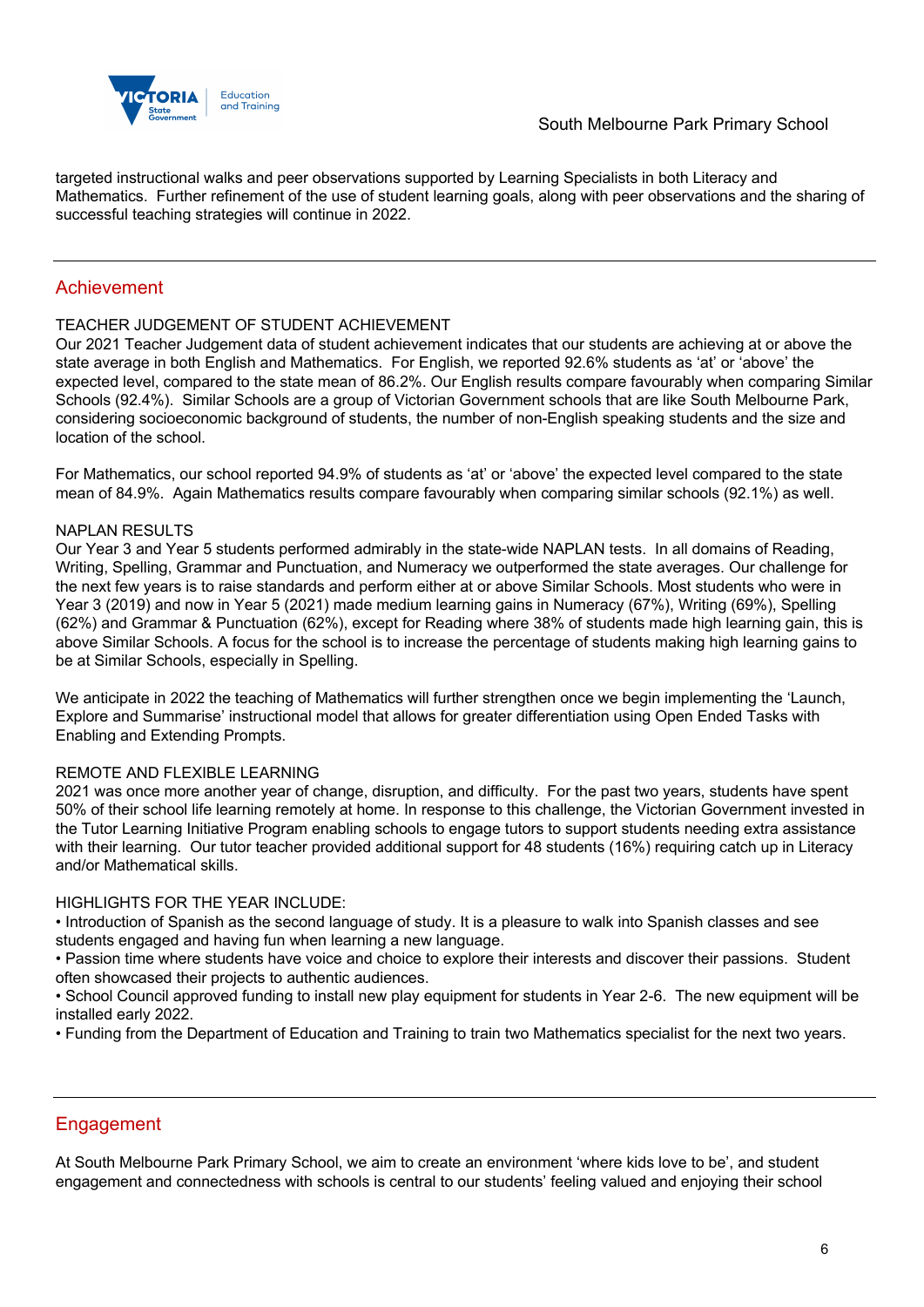

## South Melbourne Park Primary School

experience. Regular school attendance is an enormously important element of engagement in school, and it is an incredibly important indicator of student future learning outcomes.

Our average, our student absence rate was less than state in 2021, being an average of 12.2 days compared to the states average of 14.7 days. This was, however, still higher than the 'similar schools' measure of 11.3 days. It is important to note that days in remote learning still counted as present towards this measure, and therefore this would have been measured slightly differently across different schools. This was also an attendance improvement from 2020.

The response to the Attitudes to School Student Survey also demonstrated that our students value attendance and coming to school, with an 92% of Year 4 to 6 students answering positively to the question about the importance of school attendance (compared to the similar schools average of 87%).

During any remote learning period we balanced family wellbeing with the importance of attendance, respecting that families would occasionally need to take some time depending on their circumstances, but always following up to check in with families to find out if there was anything that we could support them with and to encourage school attendance.

To support with re-engagement back into school and regularly attendance we focused on rebuilding our connection in the classroom between students and their peers.

Strategies we have implemented to improve attendance and engagement:

- A focus on the importance of student attendance in the school newsletter
- One-on-one phone calls and check ins with families with high absenteeism patterns

Use of the LAUNCH cycle to build student voice and agency into our curriculum, and engage students in their learning

We re-established our breakfast club to encourage families to join us for a healthy meal in the morning before school

- We ran community connection activities such as "where's wally?' during remote learning periods
- Developed and implemented our House system

Important work to continue to improve in this area in 2022 will be:

Continue to build and embed the house system across our whole community

Continue to use the LAUNCH cycle and build student voice and agency into our Professional Learning Communities cycles

Maintain a strong focus on everyday attendance for students

## **Wellbeing**

'Kids at heart' means that South Melbourne Park Primary School has a strong focus on ensuring that we are striving towards supporting the wellbeing of all our students. One of the main measures we use to evaluate this area is the Student Opinion Survey. This survey is for students from Years 4 to 6, and in 2021 we had 34 students complete this survey.

In 2021 our Student Opinion Survey item on 'sense of connectedness' was slightly below state and similar schools, with an average of 72.4% positive endorsement from our Years 4 to 6 students. This is an area we are continuing to work on as a school as we build a sense of community and connection for our learners. It is important to note that during 2021 there were a significant number of our students in Years 4 to 6 who had only had the opportunity to be physically at school for less than half of their time at South Melbourne Park Primary School, the rest of their learning experience was remote.

The item for 'management of bullying' was almost exactly on par with state and similar school scores, sitting at 79.4%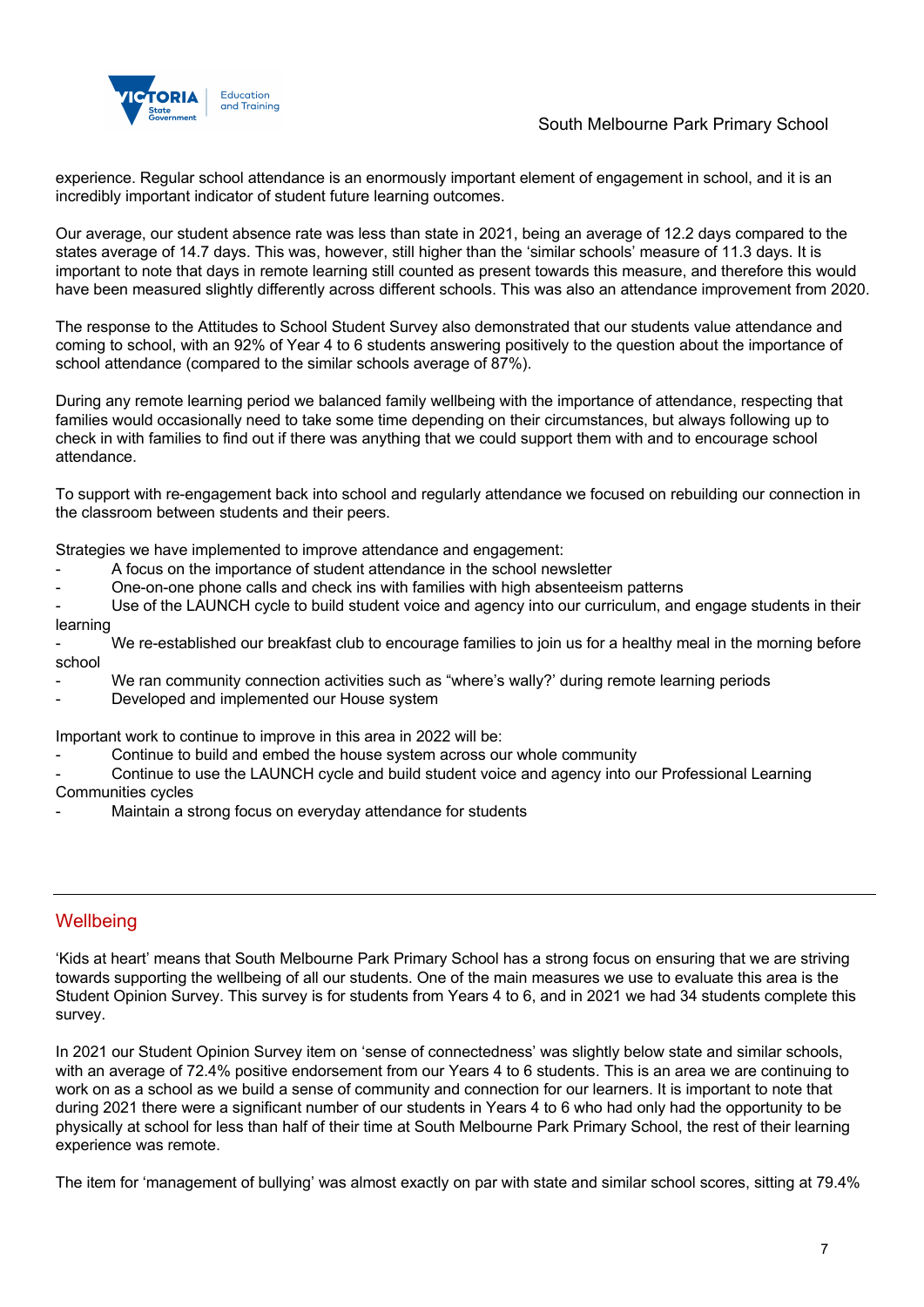

## South Melbourne Park Primary School

positive endorsement. 'Peer relationships' was 92% positive endorsement, which was significantly higher than similar schools '86%' and state (84%). What this tells us is that our students are connected with one another and feel supported when managing conflict.

At South Melbourne Park Primary School, we know that student wellbeing is also linked to students reaching their potential and feeling connected with their learning. When we look at the items related to learning, we see that the item for 'stimulating learning', which refers to whether our students find their learning experiences engaging and exciting, was above both state (79%) and similar schools (81%) scoring at 82% positive endorsement. 'Self-regulation and goal setting', an item that refers to students having ownership of their learning and setting their own learning goals, was scored at 91% positive endorsement compared to similar schools (84%) and state (84%). This tells us that our students are feeling engaged by their learning and that they are setting their own goals, which helps to build a sense of achievement and satisfaction with learning.

Towards the end of 2021 we employed a school psychologist and a speech pathologist to work with supporting our students with regulation and learning as they reengaged back to school life. These professionals work very closely with our teaching staff to provide advice and support, and they work with select groups of students as needed.

In 2021 we:

- Trained staff in restorative practices
- Used the Transform Us Program to support with more breaks within the classroom
- Developed our whole school behaviour management process
- Initiated a playground working party to install a new playground in 2022
- Completed the initial training in Respectful Relationships

Important work to continue to improve in this area in 2022 will be:

- Start to embed the Respectful Relationships curriculum across the school and the community
- Continue to take a restorative approach to relationship support and behaviour management
- Take a holistic approach to student wellbeing supported by best practice and allied health professionals

## Finance performance and position

We began the 2021 school year hopeful that the challenges we faced in 2020 due to the Covid 19 pandemic were behind us, however, this was not to be. Again, the pandemic had a major effect on our locally raised revenue sources. Our state-of-the-art gym provides us with great opportunities to hire out this facility to community sporting groups but with Melbourne being hit hard again with multiple lockdowns, we received \$27,000 out of the anticipated budget amount of \$60,000. Our amazing Families & Friends group raised \$22,000 for the year amid reduced opportunities, with \$16,000 generated from the Walkathon alone. These funds will support the cost of the new playground being installed in March/April 2022.

Parent Payments of \$141,801 are a much needed locally raised revenue source that support our schools cash budget, allowing us to meet our financial commitments and operational expenses. These additional funds provide much needed financial support to curriculum programs, resources and student learning materials. Without parent financial support, we would not be able to deliver the high quality programs and opportunities that we want for our students.

A number of grants were received from both Government and community organisations:-

- Landcare grant of \$1,000 towards our sustainability program
- Rotary Club grant of \$5,000 for literacy books
- Windsor Bendigo Bank \$2,500 to support the Sailing program in term 1, 2022
- Australian Sporting Schools \$12,400 for sports equipment and specialised coaching and training opportunities for students delivered through the PE program
- Bridging Digital Divide grant of \$1,800 iPad purchased with these funds
- PMSS Program funding \$1,200 additional mathematics resources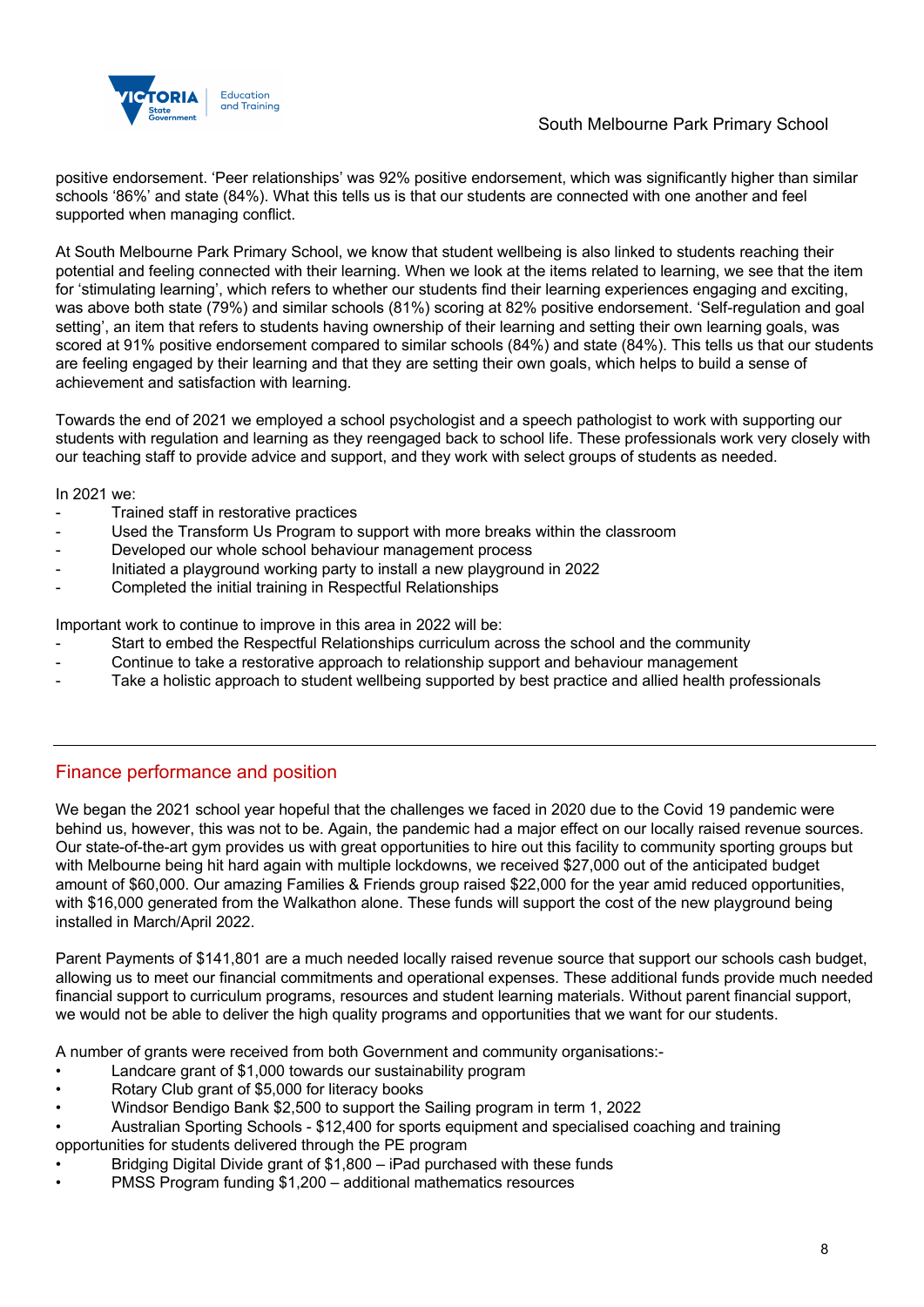



• Cycling safe program - \$1,848 for the training of x2 Staff members in this program.

The Department of Education and Training (DET) provide a cash grant to schools each term based on enrolment numbers to support the cash budget. We received \$260,000 for the 2021 school year to support our operational costs. A further \$200,000 was transferred from our SRP credit component to cover the expenses of the new playground. \$47,000 was also transferred from SRP funds ( staff salaries) to the cash budget for local payroll salary expenses. Equity funding provided by DET is allocated against the salary of Literacy Intervention Teacher.

Key expense areas for 2021 were as follows:-

• \$75,000 lease of devices and equipment as we do not have a student BYOD program in place as yet. Laptops and ipads are made accessible to students as needed

• \$41, 000 was spent on furniture and fittings such as classroom tables & chairs, mobile storage units, cupboards, whiteboards

• Casual Relief Teacher expenses were \$93,000 for the school year. Again, Covid and isolation rules are contributory factors

- \$61,000 was spent on Utilities, waste collection, sanitation
- Maintenance, service and repair costs for the year were \$25,500

• Curriculum consumables which are the student workbooks, paper, pens, textas, crayons - all the items students use for their learning came to \$88,000 for the year

\$47,000 was spent on Literacy & Numeracy books and learning resources.

We will continue with a considered approach to our cash budget with regular monitoring, to ensure that we can meet our financial commitments and maintain surplus funds for future years. This will also ensure that our students are afforded access to the learning materials and resources required to provide them with a high quality education, in a comfortable and engaging learning environment.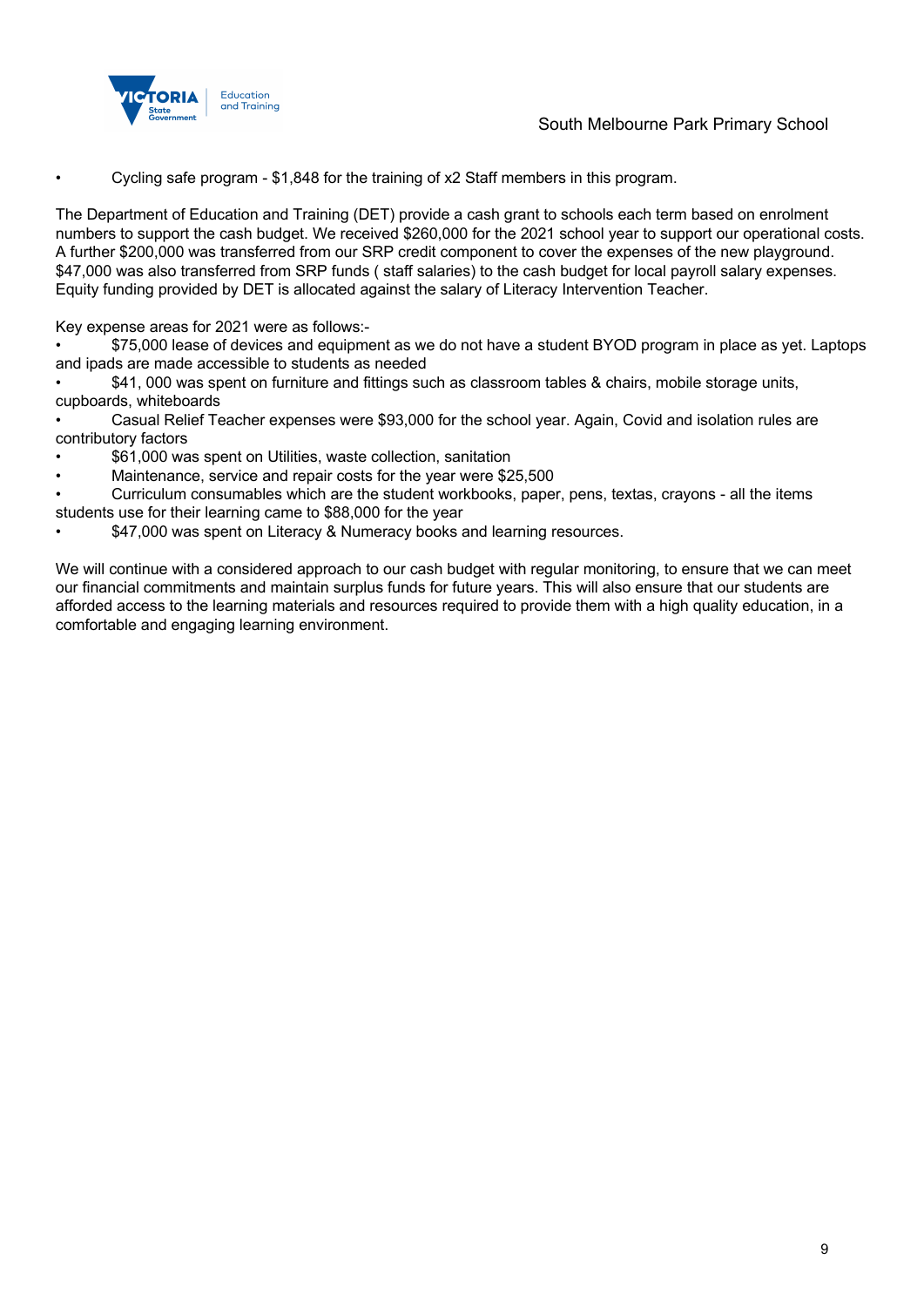

# **Performance Summary**

The Performance Summary for government schools provides an overview of how this school is contributing to the objectives of the Education State and how it compares to other Victorian government schools.

All schools work in partnership with their school community to improve outcomes for children and young people. Sharing this information with parents and the wider school community helps to support community engagement in student learning, a key priority of the Framework for Improving Student Outcomes.

Refer to the 'How to read the Annual Report' section for help on how to interpret this report.

## SCHOOL PROFILE

#### **Enrolment Profile**

A total of 292 students were enrolled at this school in 2021, 141 female and 151 male.

20 percent of students had English as an additional language and NDP percent were Aboriginal or Torres Strait Islander.

#### **Overall Socio-Economic Profile**

The overall school's socio-economic profile is based on the school's Student Family Occupation and Education index (SFOE).

SFOE is a measure of socio-educational disadvantage of a school, based on educational and employment characteristics of the parents/carers of students enrolled at the school. Possible SFOE band values are: Low, Low-Medium, Medium and High. A 'Low' band represents a low level of socio-educational disadvantage, a 'High' band represents a high level of socio-educational disadvantage.

This school's SFOE band value is: Low

#### **Parent Satisfaction Summary**

The percent endorsement by parents on their school satisfaction level, as reported in the annual Parent Opinion Survey.

Percent endorsement indicates the percent of positive responses (agree or strongly agree) from parents who responded to the survey.



#### **School Staff Survey**

The percent endorsement by staff on School Climate, as reported in the annual School Staff Survey.

Percent endorsement indicates the percent of positive responses (agree or strongly agree) from staff who responded to the survey. Data is suppressed for schools with three or less respondents to the survey for confidentiality reasons.

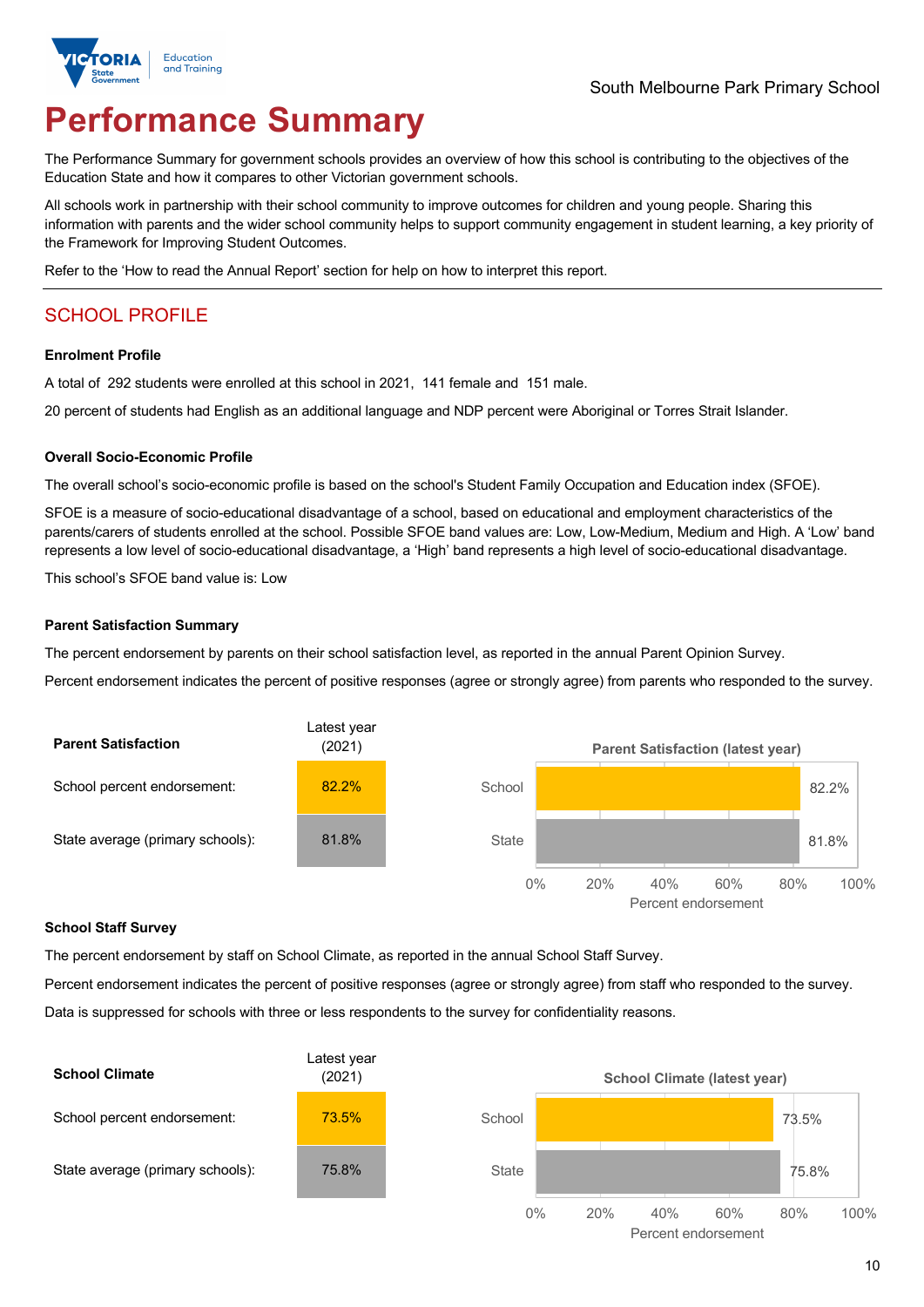

## ACHIEVEMENT

*Key: 'Similar Schools' are a group of Victorian government schools that are like this school, taking into account the school's socioeconomic background of students, the number of non-English speaking students and the size and location of the school.*

#### **Teacher Judgement of student achievement**

Percentage of students working at or above age expected standards in English and Mathematics.



**Mathematics Years Prep to 6** Latest year (2021) School percent of students at or above age expected standards: 94.9% Similar Schools average: 92.1% State average: 84.9%

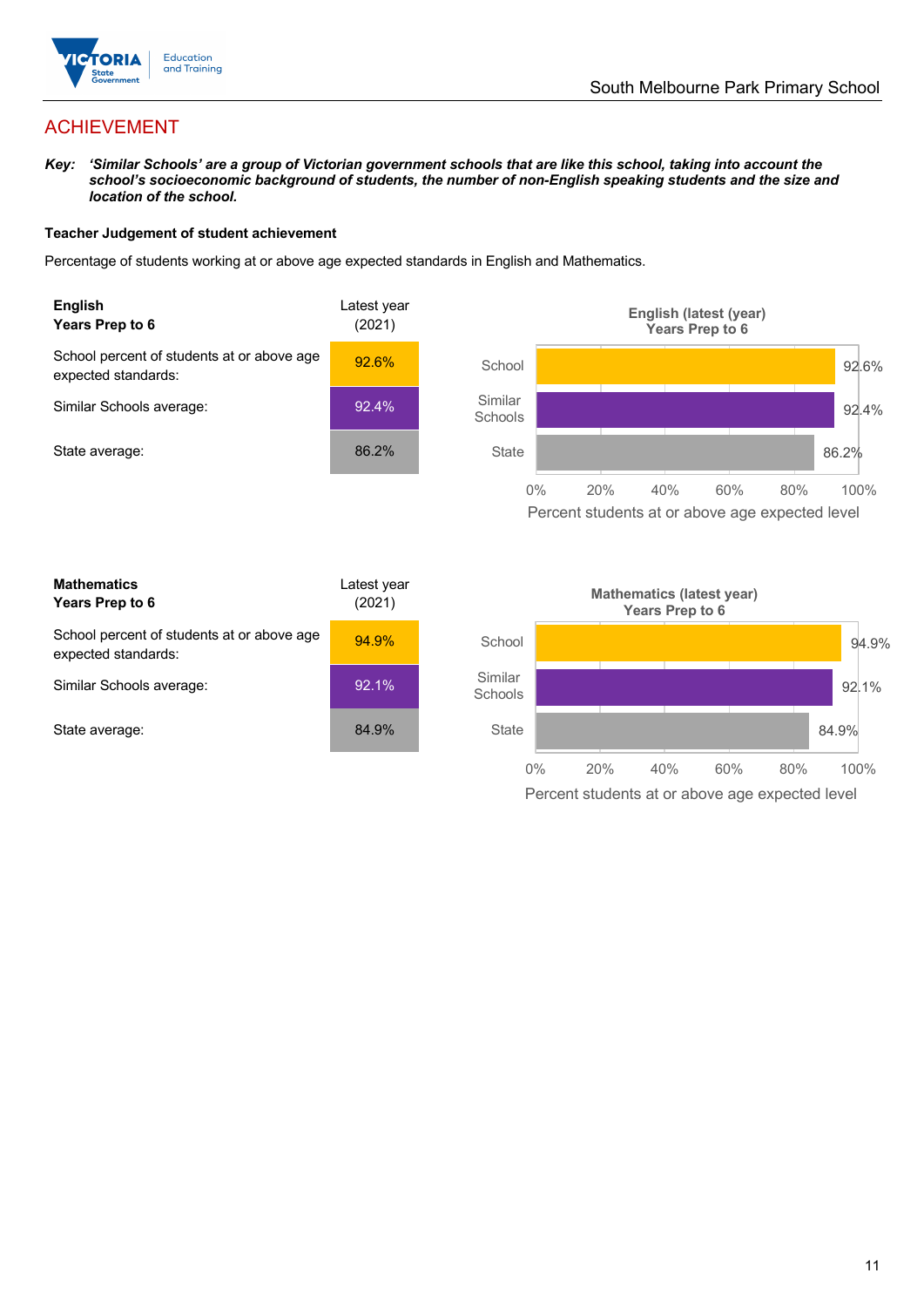

## ACHIEVEMENT (continued)

*Key: 'Similar Schools' are a group of Victorian government schools that are like this school, taking into account the school's socioeconomic background of students, the number of non-English speaking students and the size and location of the school.*

## **NAPLAN**

Percentage of students in the top three bands of testing in NAPLAN.

Note: NAPLAN tests were not conducted in 2020, hence the 4-year average is the average of 2018, 2019 and 2021 data.

| <b>Reading</b><br>Year <sub>3</sub>               | Latest year<br>(2021) | 4-year<br>average | <b>NAPLAN Reading (latest year)</b><br>Year <sub>3</sub>                            |
|---------------------------------------------------|-----------------------|-------------------|-------------------------------------------------------------------------------------|
| School percent of students in<br>top three bands: | 77.3%                 | 83.3%             | School<br>77.3%                                                                     |
| Similar Schools average:                          | 87.4%                 | 86.8%             | Similar<br>87.4%<br>Schools                                                         |
| State average:                                    | 76.9%                 | 76.5%             | State<br>76.9%                                                                      |
|                                                   |                       |                   | $0\%$<br>20%<br>60%<br>40%<br>80%<br>100%<br>Percent of students in top three bands |
| Reading<br>Year 5                                 | Latest year<br>(2021) | 4-year<br>average | <b>NAPLAN Reading (latest year)</b><br>Year 5                                       |
| School percent of students in<br>top three bands: | 77.8%                 | 75.0%             | School<br>77.8%                                                                     |
| Similar Schools average:                          | 82.9%                 | 80.8%             | Similar<br>82.9%<br>Schools                                                         |
| State average:                                    | 70.4%                 | 67.7%             | <b>State</b><br>70.4%                                                               |
|                                                   |                       |                   | 40%<br>$0\%$<br>20%<br>60%<br>80%<br>100%<br>Percent of students in top three bands |
| <b>Numeracy</b><br>Year 3                         | Latest year<br>(2021) | 4-year<br>average | <b>NAPLAN Numeracy (latest year)</b><br>Year <sub>3</sub>                           |
| School percent of students in<br>top three bands: | 78.9%                 | 81.5%             | School<br>78.9%                                                                     |
| Similar Schools average:                          | 81.1%                 | 81.9%             | Similar<br>81.1%<br>Schools                                                         |
| State average:                                    | 67.6%                 | 69.1%             | State<br>67.6%                                                                      |
|                                                   |                       |                   | $0\%$<br>20%<br>40%<br>100%<br>60%<br>80%<br>Percent of students in top three bands |
| <b>Numeracy</b><br>Year 5                         | Latest year<br>(2021) | 4-year<br>average | <b>NAPLAN Numeracy (latest year)</b><br>Year 5                                      |
| School percent of students in<br>top three bands: | 75.0%                 | 66.7%             | School<br>75.0%                                                                     |
| Similar Schools average:                          | 77.6%                 | 75.4%             | Similar<br>77.6%<br>Schools                                                         |
| State average:                                    | 61.6%                 | 60.0%             | <b>State</b><br>61.6%                                                               |
|                                                   |                       |                   | $0\%$<br>20%<br>40%<br>60%<br>$80\%$<br>100%                                        |

Percent of students in top three bands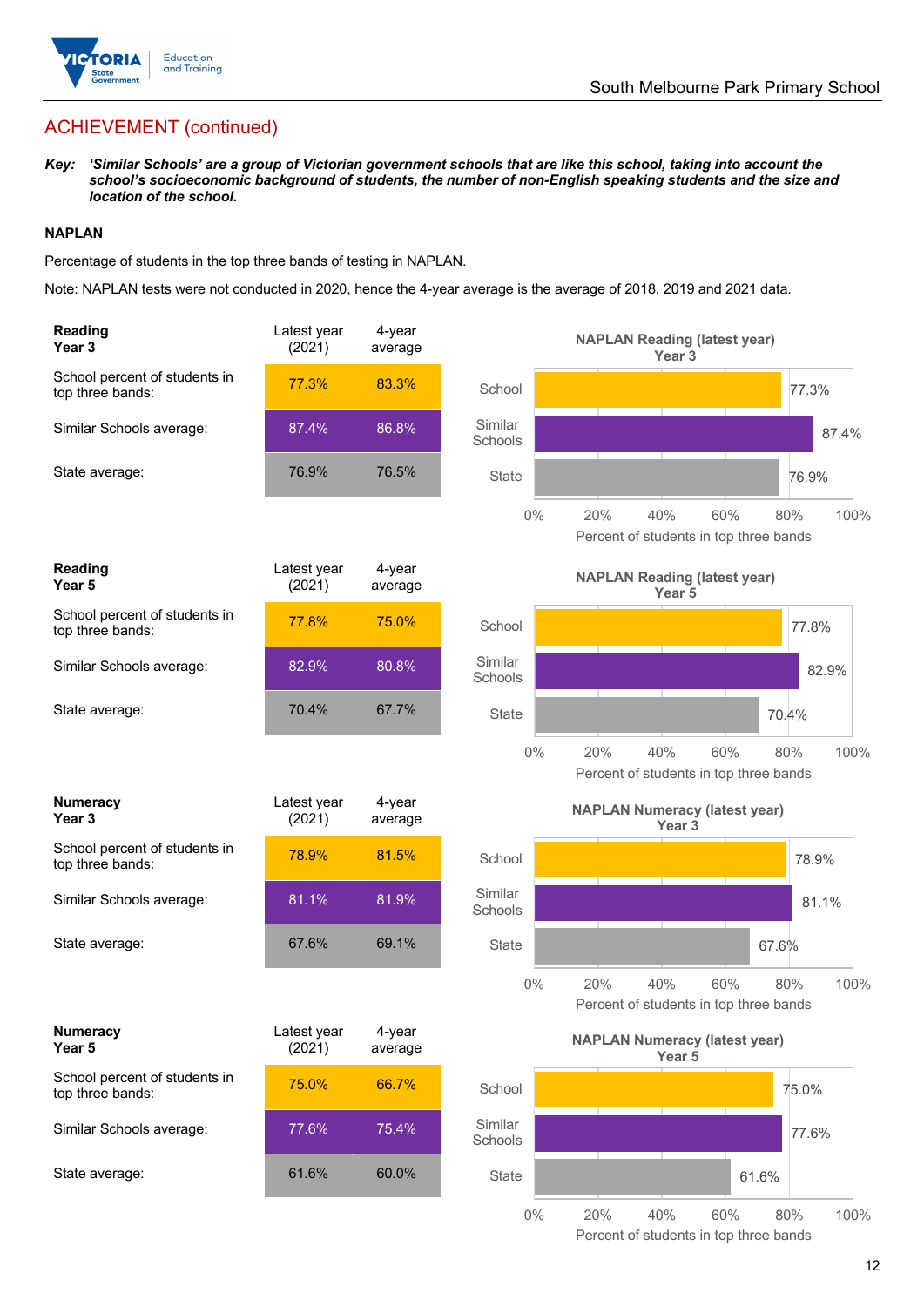

## ACHIEVEMENT (continued)

#### **NAPLAN Learning Gain**

NAPLAN learning gain is determined by comparing a student's current year result relative to the results of all 'similar' Victorian students (i.e., students in all sectors in the same year level who had the same score two years prior). If the current year result is in the top 25 percent, their gain level is categorised as 'High'; middle 50 percent is 'Medium'; bottom 25 percent is 'Low'.

#### **Learning Gain Year 3 (2019) to Year 5 (2021)**



**Nation Medium Gain High Gain**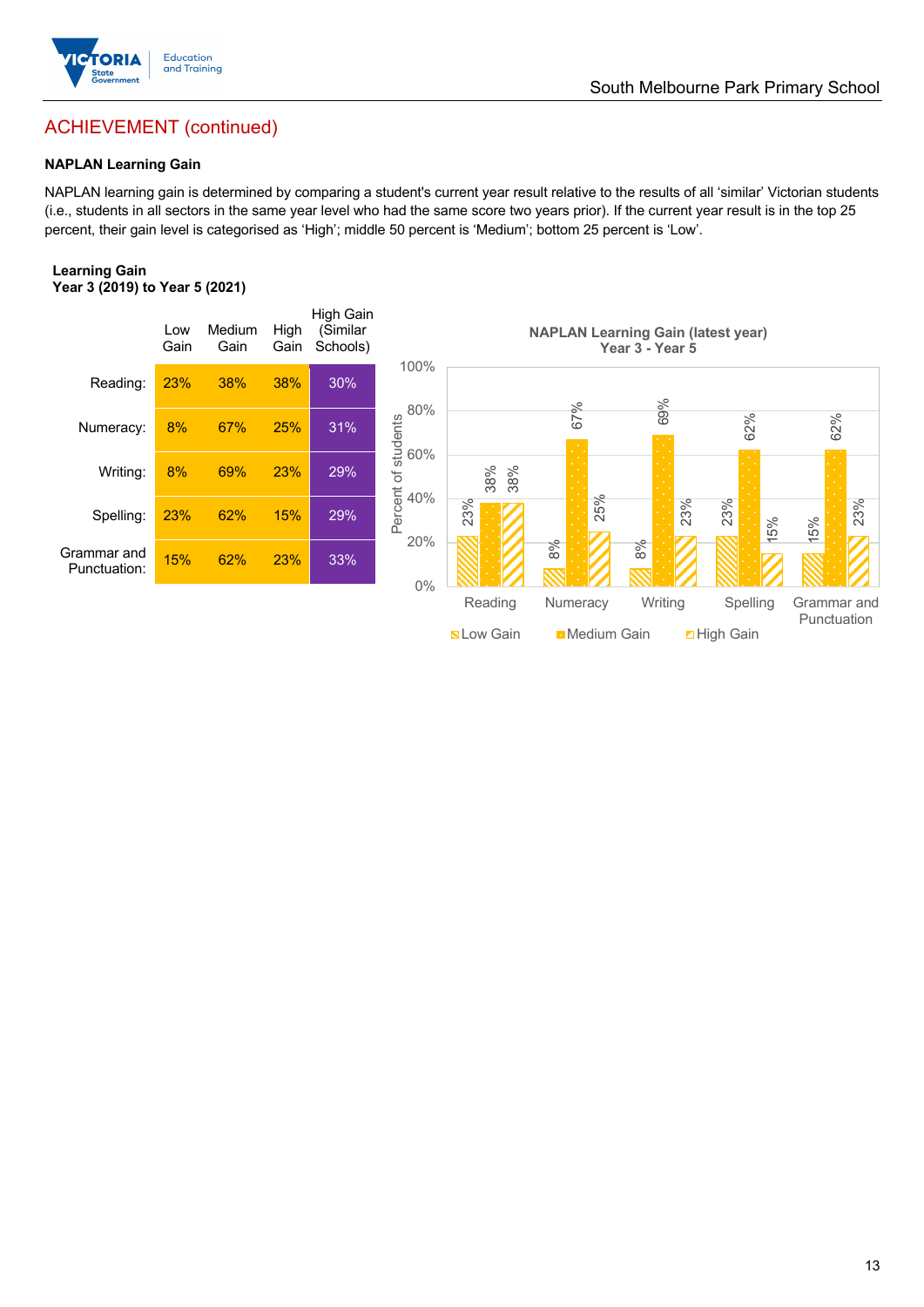

## ENGAGEMENT

*Key: 'Similar Schools' are a group of Victorian government schools that are like this school, taking into account the school's socioeconomic background of students, the number of non-English speaking students and the size and location of the school.*

#### **Average Number of Student Absence Days**

Absence from school can impact on students' learning. Common reasons for non-attendance include illness and extended family holidays. Absence and attendance data in 2020 and 2021 may have been influenced by COVID-19.



#### **Attendance Rate (latest year)**

|                                             | Prep | Year 1 | Year 2 | Year 3 | Year 4 | Year 5 | Year 6 |
|---------------------------------------------|------|--------|--------|--------|--------|--------|--------|
| Attendance Rate by year level<br>$(2021)$ : | 95%  | 95%    | 95%    | 92%    | 91%    | 90%    | 89%    |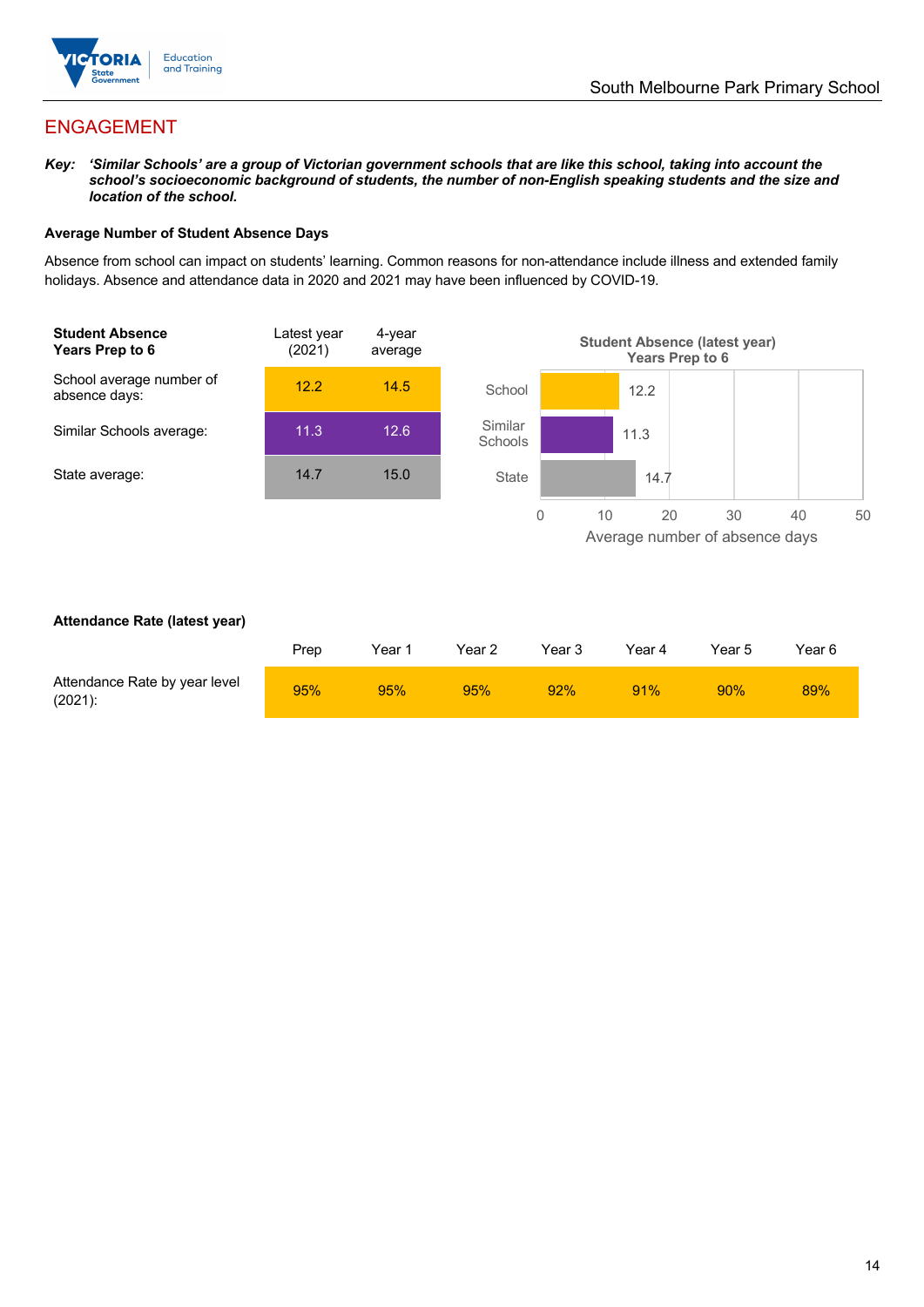

## WELLBEING

*Key: 'Similar Schools' are a group of Victorian government schools that are like this school, taking into account the*  school's socioeconomic background of students, the number of non-English speaking students and the size and *location of the school.*

#### **Student Attitudes to School – Sense of Connectedness**

The percent endorsement on Sense of Connectedness factor, as reported in the Attitudes to School Survey completed annually by Victorian government school students, indicates the percent of positive responses (agree or strongly agree).



*Due to lower participation rates, differences in the timing of the survey/length of survey period and the general impact of Covid19 across 2020 and 2021, data are often not comparable with previous years or within similar school groups. Care should be taken when interpreting these results.*



#### **Student Attitudes to School – Management of Bullying**

The percent endorsement on Management of Bullying factor, as reported in the Attitudes to School Survey completed annually by Victorian government school students, indicates the percent of positive responses (agree or strongly agree).

| <b>Management of Bullying</b><br>Years 4 to 6 | Latest year<br>(2021) | 4-year<br>average |  |
|-----------------------------------------------|-----------------------|-------------------|--|
| School percent endorsement:                   | 79.4%                 | 78.1%             |  |
| Similar Schools average:                      | 79.7%                 | 78.8%             |  |
| State average:                                | 78.4%                 | 79.7%             |  |

*Due to lower participation rates, differences in the timing of the survey/length of survey period and the general impact of Covid19 across 2020 and 2021, data are often not comparable with previous years or within similar school groups. Care should be taken when interpreting these results.*

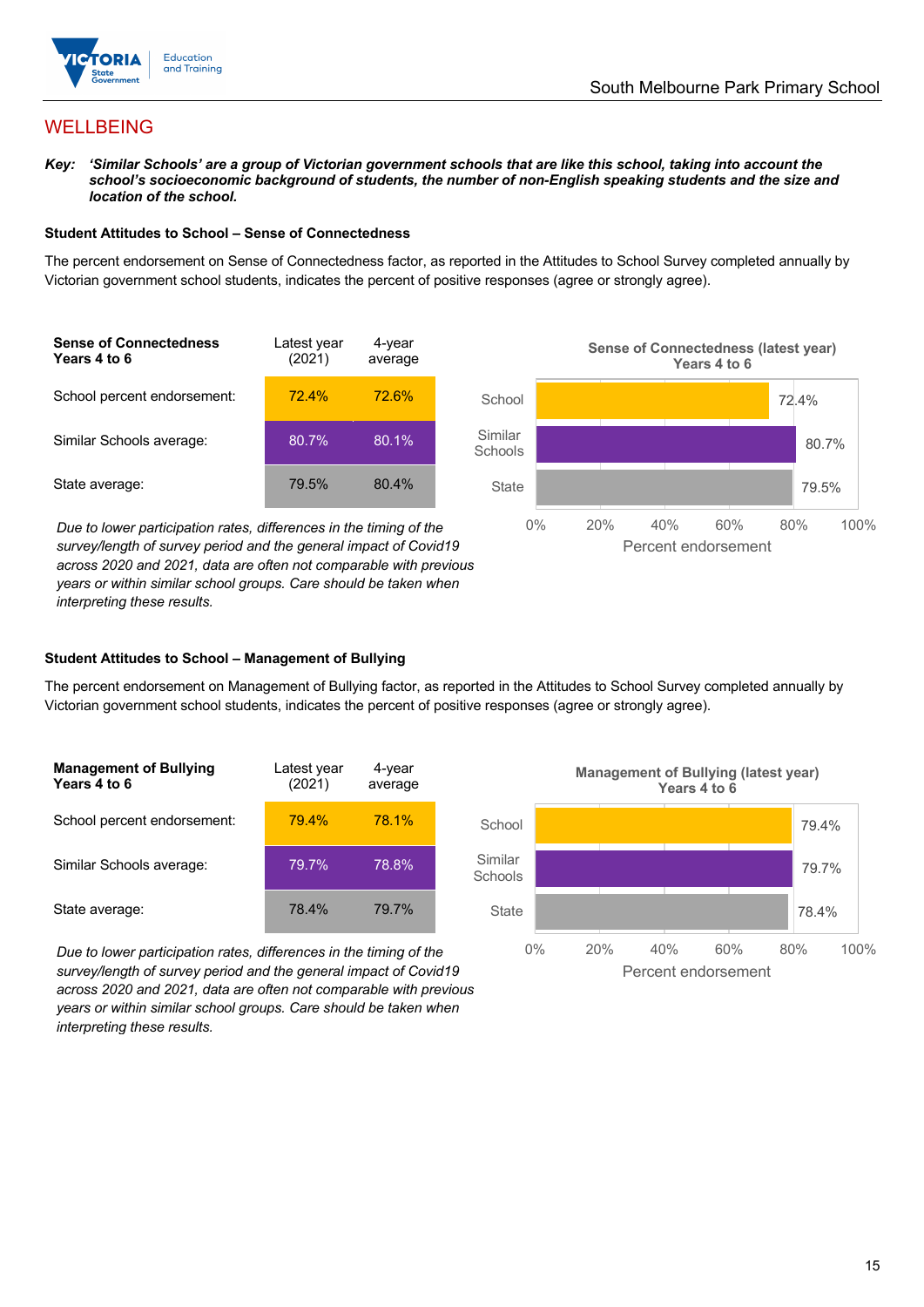

# **Financial Performance and Position**

FINANCIAL PERFORMANCE - OPERATING STATEMENT SUMMARY FOR THE YEAR ENDING 31 DECEMBER, 2021

| <b>Revenue</b>                  | <b>Actual</b> |
|---------------------------------|---------------|
| <b>Student Resource Package</b> | \$2,671,779   |
| Government Provided DET Grants  | \$581,289     |
| Government Grants Commonwealth  | \$15,955      |
| Government Grants State         | \$0           |
| Revenue Other                   | \$13,569      |
| <b>Locally Raised Funds</b>     | \$294,215     |
| <b>Capital Grants</b>           | \$0           |
| <b>Total Operating Revenue</b>  | \$3,576,807   |

| Equity <sup>1</sup>                                 | <b>Actual</b> |
|-----------------------------------------------------|---------------|
| Equity (Social Disadvantage)                        | \$14,956      |
| Equity (Catch Up)                                   | \$0           |
| <b>Transition Funding</b>                           | \$0           |
| Equity (Social Disadvantage - Extraordinary Growth) | \$0           |
| <b>Equity Total</b>                                 | \$14,956      |

| <b>Expenditure</b>                    | <b>Actual</b> |
|---------------------------------------|---------------|
| Student Resource Package <sup>2</sup> | \$2,542,662   |
| Adjustments                           | \$0           |
| <b>Books &amp; Publications</b>       | \$7,383       |
| Camps/Excursions/Activities           | \$29,944      |
| <b>Communication Costs</b>            | \$3,890       |
| Consumables                           | \$117,097     |
| Miscellaneous Expense <sup>3</sup>    | \$36,807      |
| <b>Professional Development</b>       | \$5,086       |
| Equipment/Maintenance/Hire            | \$165,794     |
| <b>Property Services</b>              | \$13,299      |
| Salaries & Allowances <sup>4</sup>    | \$51,750      |
| <b>Support Services</b>               | \$173,414     |
| Trading & Fundraising                 | \$7,690       |
| Motor Vehicle Expenses                | \$0           |
| Travel & Subsistence                  | \$71          |
| <b>Utilities</b>                      | \$30,430      |
| <b>Total Operating Expenditure</b>    | \$3,185,316   |
| <b>Net Operating Surplus/-Deficit</b> | \$391,491     |
| <b>Asset Acquisitions</b>             | \$54,303      |

(1) The equity funding reported above is a subset of the overall revenue reported by the school.

(2) Student Resource Package Expenditure figures are as of 24 Feb 2022 and are subject to change during the reconciliation process.

(3) Miscellaneous Expenses include bank charges, administration expenses, insurance and taxation charges.

(4) Salaries and Allowances refers to school-level payroll.